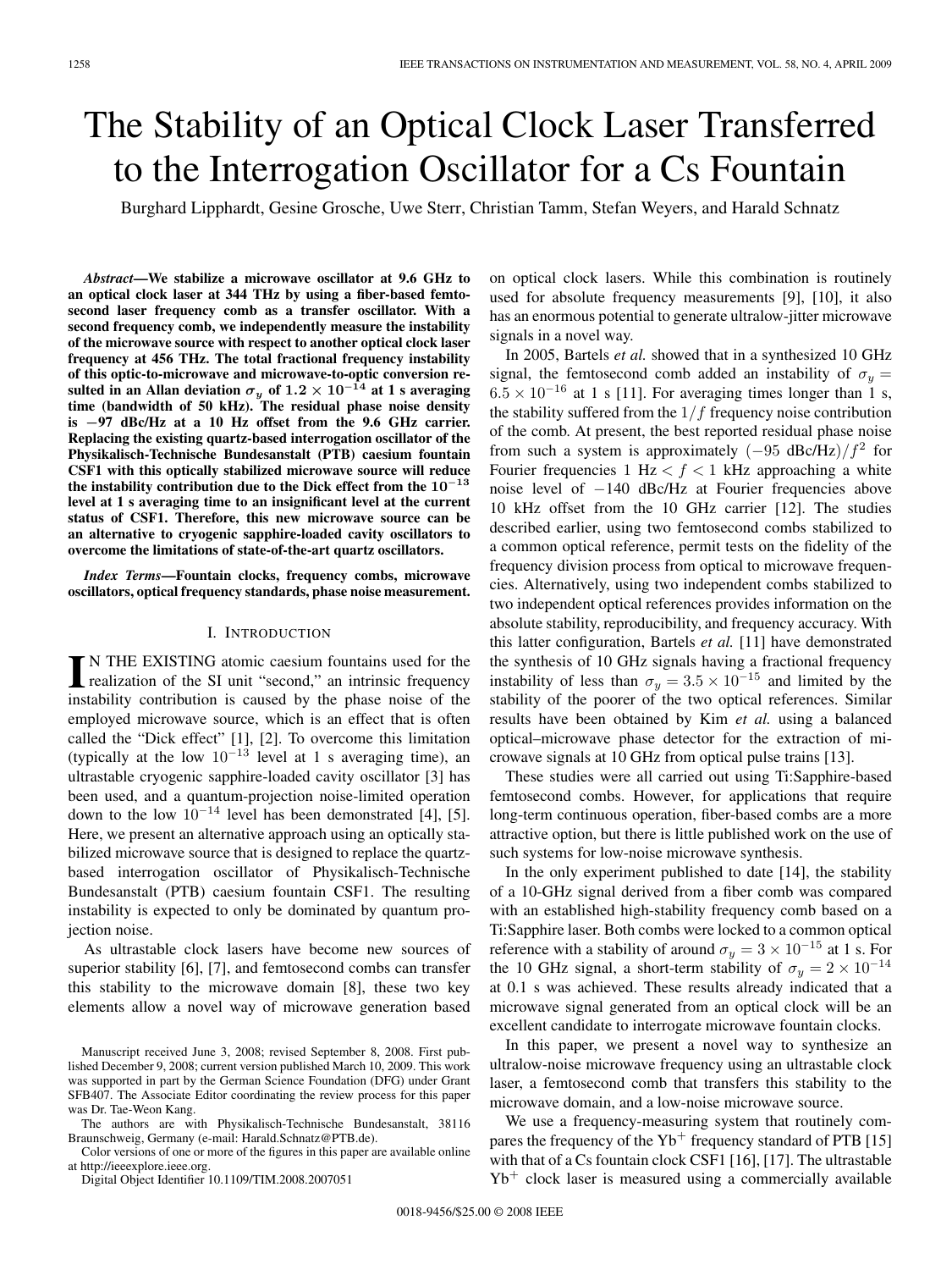

Fig. 1. Setup for absolute frequency measurements and phase locking of a microwave source. DRO is the dielectric resonator oscillator;  $a, b \in N$ ,  $c \in \Re$ .

fiber-based femtosecond comb [18]. Its 100 MHz repetition rate  $f_{\text{rep}}$  is locked with a few 100 Hz bandwidth to a reference frequency from an H-maser. The self-referencing of the comb is arranged by the  $f - 2f$  scheme—stabilizing the carrier offset frequency  $\nu_{\rm{ceo}}$  achieved with a bandwidth of several kilohertz.

As for femtosecond fiber combs, the white frequency noise extends to Fourier frequencies of up to 100 kHz, and the limited bandwidth of the control elements puts some constraints on ultraprecise measurements. We circumvent this problem by using the transfer oscillator concept derived by Telle *et al.* [19]. In this case, the femtosecond comb needs no fast servo control loops. More details are described in [20].

The optical frequency of a clock laser  $\nu_L$  is derived from the simultaneous measurement of three radio frequencies and the known mode number m according to

$$
\nu_L(t) = m \cdot f_{\rm rep}(t) + \nu_{\rm ceo}(t) + \nu_x(t) \tag{1}
$$

where  $\nu_x$  is the beat signal of the Yb<sup>+</sup> clock laser  $\nu_L$  with the comb line closest to it.

We upgraded our current frequency measurement system by adding a module that allows the simultaneous generation of a microwave signal. Additionally, the determination of the phase noise of highly stable microwave oscillators in real time is easily accomplished.

#### II. SETUP

In [11], a microwave signal was directly generated in a photodiode, detecting a high harmonic of the pulse repetition rate. In this paper, we start with a microwave oscillator, which is phase locked to an optical reference using the femtosecond comb.

The microwave source is a commercial 9.6 GHz dielectric resonator oscillator (DRO) with a state-of-the-art phase noise of −115 dBc/Hz at 10 kHz from the carrier (see Fig. 3). The frequency control input has a bandwidth of  $>1$  MHz.

The setup for locking the DRO to an optical standard is shown in Fig. 1. The DRO's output is mixed with the ninetysixth harmonic of the comb's repetition frequency  $(a \times f_{\text{rep}})$ , resulting in an intermediate beat signal  $\nu_d$  at approximately 6 MHz. This signal is subsequently multiplied by a factor  $b$ using a harmonic tracking oscillator.

The up-conversion of the microwave signal is accompanied by a down-conversion of the optical signal. As a first step,

we take into account that the beat signal  $\nu_x$  is derived from a beat with the frequency-doubled output of the comb; therefore, this signal has to be divided by 2 before it is mixed with the carrier offset frequency  $\nu_{\rm{ceo}}$ . The subsequent division of the sum  $(\nu_{\rm{ceo}} + \nu_x/2)$  by a factor c allows one to generate a beat signal  $\nu_t$  between the up-converted microwave signal and the down-converted optical beats at an intermediate virtual frequency. The divisor  $c$  is chosen according to

$$
m = a \times b \times c. \tag{2}
$$

This rational divider is realized by a direct digital synthesizer (DDS) with a resolution of 48 bits. With  $\nu_d = \nu_{\text{DRO}} - a \times$  $f_{\text{rep}}$ , and  $\nu_t = (\nu_{\text{ceo}} + \nu_x/2)/c - b \times \nu_d$ , we obtain

$$
\nu_t = \nu_L/c - b\nu_{\text{DRO}}.\tag{3}
$$

This signal corresponds to a virtual beat between the  $Yb^+$  clock laser and the DRO. In our case, this signal is measured at an intermediate frequency of about 77 GHz.

Our choice of the divider ratios of  $b$  and  $c$  was guided by the following considerations: Increasing the factor  $b$  decreases the demands on the phase noise of the DDS (divider  $c$ ) and the subsequent electronics, whereas the noise issues are passed to the multiplier  $b$ . In our case, the phase delay of the multiplier limits the attainable electronic locking bandwidth of the harmonic tracking filter and leads to an optimum factor of  $b = 8$ .

Phase locking of the DRO is achieved by comparing the beat frequency  $\nu_t$  with a reference frequency  $f_{\text{reference}}$ . To lock the DRO to a Cs fountain clock for long integration times, this reference frequency is steered by the atomic fountain clock.

This concept has two major advantages: It allows a comfortable real-time measurement of the phase noise of the DRO and a locking of the DRO to an optical clock with a bandwidth of up to several megahertz.

For a verification of the DRO's performance with respect to phase noise and instability, a second independent measurement system is required. For this purpose, we use a second frequency comb in combination with the clock laser of the Ca optical frequency standard [21].

Both of the clock laser systems with their accompanying femtosecond combs are located in different buildings and are linked by 300 m of coaxial cable (type: FSJ1). To avoid the degradation of the signal-to-noise ratio (SNR), we transmit the frequency of the DRO divided by a factor of 8.

At the Ca laser setup, the transmitted frequency of 1.2 GHz is frequency doubled and compared with the twenty-fourth harmonic of the Ca–femtosecond comb in the same way as previously described. The difference in the nearly identical setups is that the optical frequency of the Ca system is at 456 THz, and the transfer signal  $\nu_t$  (Ca) is only used for the analysis.

To achieve the highest possible resolution, the factor b here is set to 1024, and the divider  $c$  is accordingly adjusted. The phase noise of the DRO is thus analyzed at a virtual frequency of 2.4 THz. Multiplied by such a huge factor, the noise of the DRO is measurable with a conventional spectrum analyzer.

For further data analysis and processing in the time domain, we use a multichannel accumulating counter with synchronous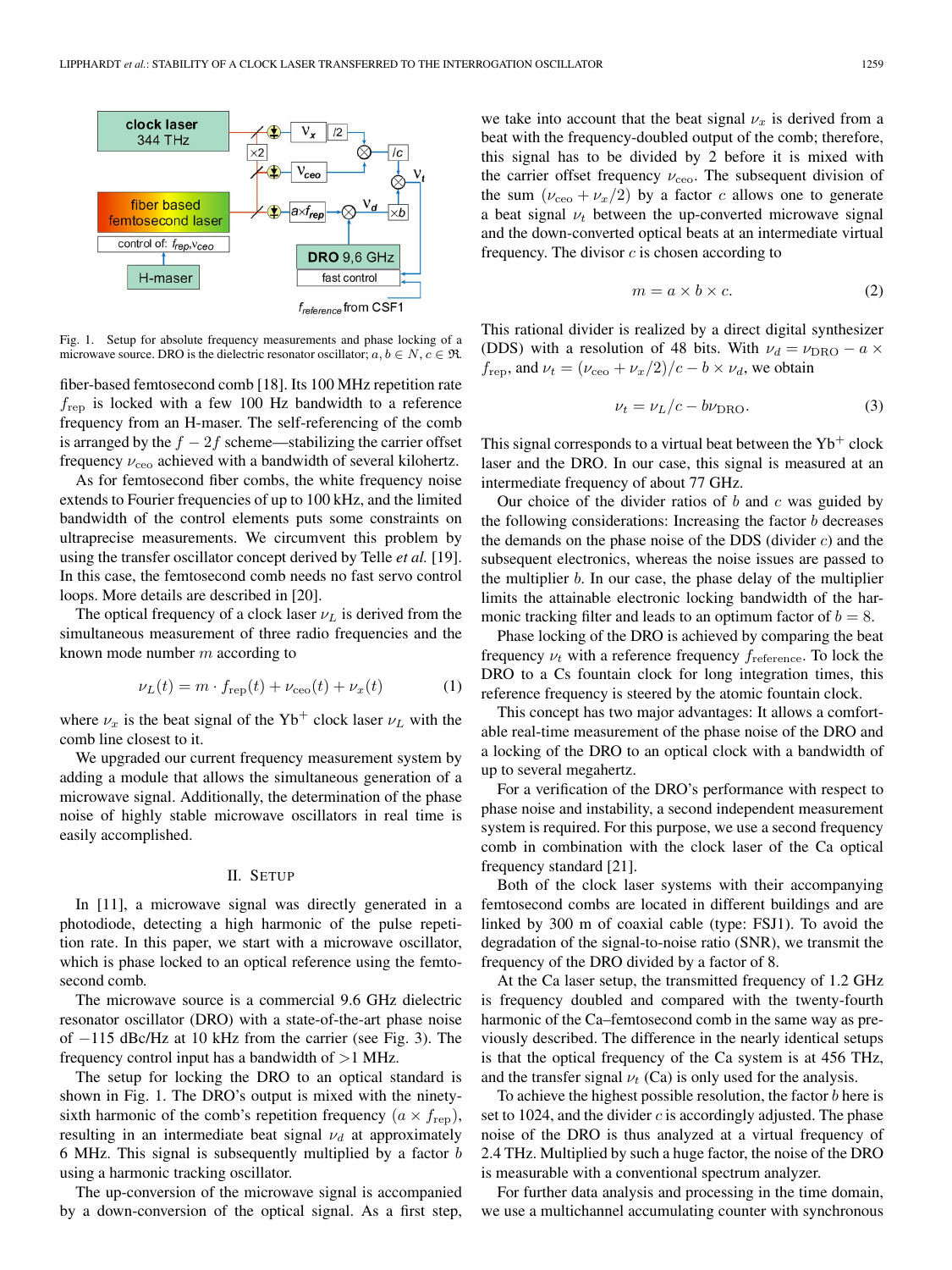

**DRO** Inloop

**Ca clock lass**<br>5MHz quartz

SLCO (cryo.

DRO locked to Yb

Yb<sup>+</sup> clocl

Fig. 2. (Dots) Measured Allan deviation of the locked DRO. The frequency comparison between optical clocks is shown as triangles and that of the in-loop signal as squares. For comparison, we have included the stability of a 5 MHz quartz oscillator and that of an cryogenic sapphire-loaded cavity oscillator.

readout and zero dead time referenced to an H-maser that is controlled by the caesium fountain clock CSF1.

## III. RESULTS

The  $Yb<sup>+</sup>$  clock laser provides the stability in the optical domain (triangles in Fig. 2). The curve shown is the result of an optical-to-optical frequency comparison between the Ca clock laser and the Yb<sup>+</sup> clock laser. For very short times ( $\tau$  < 0.1 s), the Allan deviation  $\sigma_y(\tau)$  is dominated by the linewidth of the clock lasers. For intermediate times  $(0.2 \text{ s} < \tau < 50 \text{ s})$ , the stability is limited by the thermal noise of the optical reference resonators, whereas for  $\tau > 50$  s,  $\sigma_y(\tau)$  increases due to the relative drift of the resonators [22].

For an ideal down-conversion of this stability by means of a femtosecond comb, we expect to achieve the same low instability for our microwave source. Using our frequency counting system, we measured the Allan deviation of the stabilized microwave signal. As shown in Fig. 2 (dots), the instability (measured with a high frequency cutoff of 50 kHz) exhibits a  $1/\tau$  behavior for  $\tau < 10$  s, which results in  $\sigma_y(1 \text{ s}) =$  $1.2 \times 10^{-14}$  at 1 s averaging time. At  $\tau \sim 10$  s, the stability reaches that of the optical frequency standard. For longer averaging times ( $\tau > 50$  s), the residual drift between the two optical resonators leads to an increase of  $\sigma_y$ . For comparison, we show the stability of the in-loop signal (squares), the stability of the 5 MHz quartz (open grey circles) that is currently used in a synthesis chain for the CSF1 fountain clock [23], and the typical data of an ultrastable cryogenic sapphire-loaded cavity oscillator (asterisks).

In the following, we discuss in the phase noise domain some of the technical limitations that hamper the ideal performance.

As we detect a high harmonic of the pulse repetition frequency with an ultrafast photo detector, the achievable SNR is limited by the shot noise and the dynamic range of the photodiode. In our case, this causes a white phase noise level of −134 dBc/Hz, which is indicated by the constant line in Fig. 3.

Another technical restriction is due to the fact that the generated microwave signal is transmitted over a 300 m coaxial cable to the analyzing system in another building. At 9.6 GHz, the attenuation of the cable is significant and would degrade the



Fig. 3. Single-sideband phase noise (PN) of a DRO at 9.6 GHz. (Blue open circles) Free-running PN, (red curve) reduced noise when the DRO is locked to an optical clock; the brown line indicates the current limitation due to the detection of *f*rep. Diamonds show the noise specification of a frequency divider. For comparison, the (grey squares) phase noise of a state-of-the-art 5 MHz quartz oscillator and (green dots) that of the in-loop signal are shown. The in-loop signal was recorded for a locking bandwidth of several hundred kilohertz.



Fig. 4. Allan standard deviation for different loading (dead) times. (Black symbols) Measured frequency instability of CSF1 using the quartz oscillatorbased microwave source and a hydrogen maser as reference. (Solid and dashed lines) Calculated contributions due to the Dick effect using the quartz oscillator based on the optically stabilized microwave source.

SNR. To avoid this, we divide the signal by 8. At 1.2 GHz, we achieve a similar SNR for the transmitted signal and the signal derived from the photodiode of the analyzing femtosecond comb. The price to be paid is an additional phase noise of the divider. The specification of the divider's phase noise is shown in Fig. 3 as diamonds. For Fourier frequencies  $f < 10$  kHz, the noise of the divider is above the level due to the photodiode and is dominated by  $1/f$  phase noise, which results in  $-110$  dBc/Hz at an offset of  $f = 10$  Hz. While the free-running DRO has an excellent phase noise at Fourier frequencies above several megahertz, its low-frequency noise is dominated by the flicker of the frequency noise. This reaches −56 dBc/Hz at 100 Hz offset from the 9.6 GHz carrier.

The crossing point at 50 kHz of the DRO's phase noise with that of the photodiode's shot noise determines the ideal locking bandwidth. The phase-locked loop (PLL) for phase locking the DRO frequency to the optical frequency standard uses an

 $10^{-1}$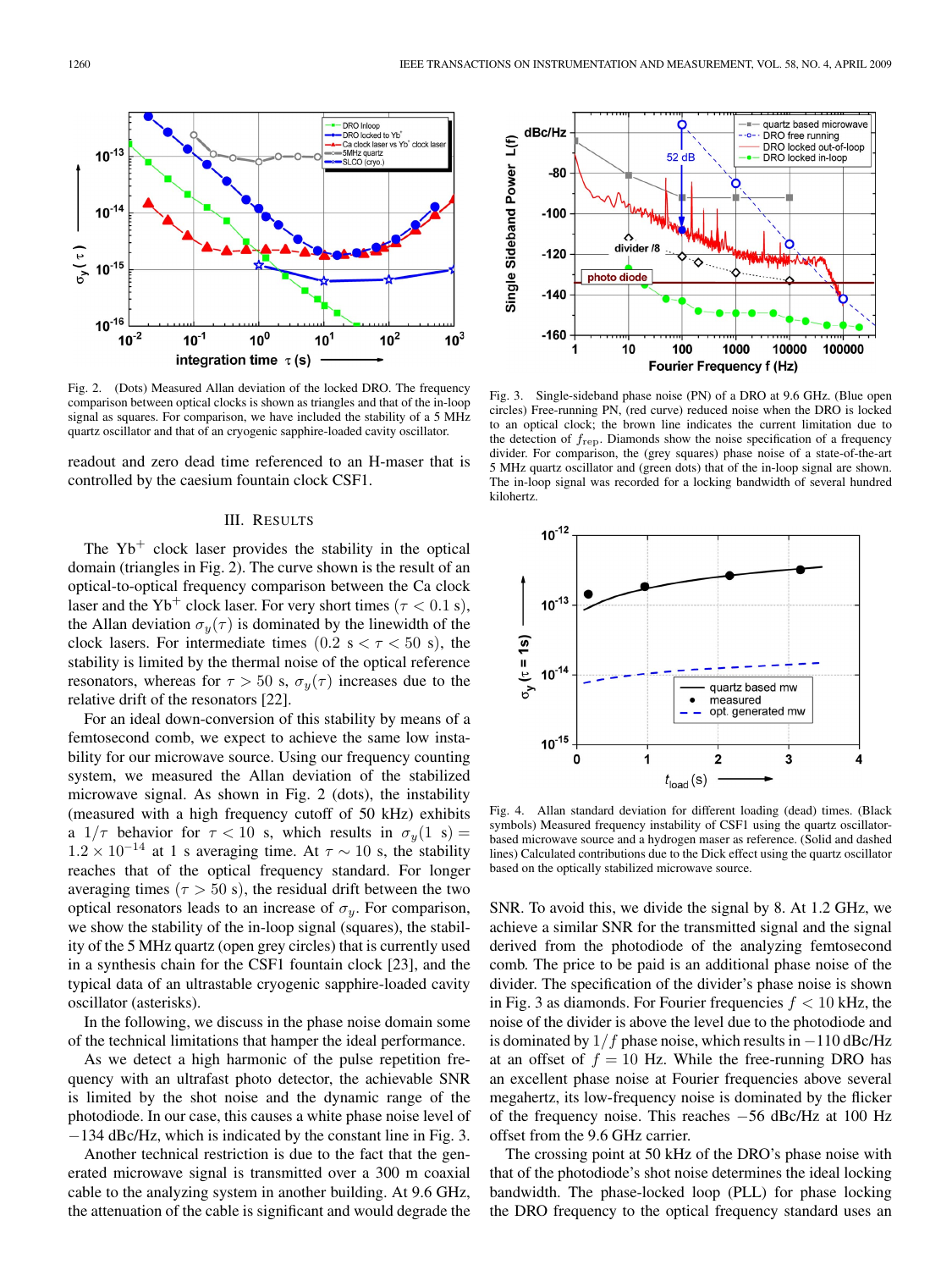additional second integrator at 12 kHz. This results in a significant reduction of the DRO's phase noise (red curve in Fig. 3). The total phase noise exhibits a white phase-noise level of  $-123$  dBc/Hz for 3 kHz  $< f < 50$  kHz. (Data beyond 50 kHz reflect a rolloff with  $1/f<sup>3</sup>$  due to the tracking oscillator of the analyzing system.) This white phase-noise level can be changed by adjusting the optical power at the photodiode. Similar observations have been reported by Newbury *et al.* [24] and point to a possible AM/FM conversion within the photo detector. This limitation will be studied in more detail in the future.

For Fourier frequencies  $f < 3$  kHz, the noise is dominated by the flicker of the phase noise. This level of  $1/f$  noise is about 10 dB above the noise expected from the specifications of the frequency divider. At  $f = 100$  Hz, the phase noise is suppressed by 52 dB with respect to the noise of the freerunning DRO and reaches  $L(f) = -95$  dBc/Hz at 10 Hz offset from the 9.6 GHz carrier.

The integrated phase noise up to a high-frequency cutoff of 50 kHz leads to an Allan deviation of  $\sigma_y(\tau) = 9 \times 10^{-15}/\tau$ . This is in excellent agreement with the data derived from the time-domain measurements (see Fig. 2).

The corresponding in-loop signal of the stabilized DRO, as analyzed by the phase noise of the transfer beat  $\nu_t$  (green dots in Fig. 3), is well below  $-140$  dBc/Hz for  $f > 40$  Hz, showing a slight increase for  $f < 40$  Hz, which is in good agreement with the Allan standard deviation of  $\sigma_y(\tau) = 2 \times 10^{-15}/\tau$  of the inloop signal (squares) shown in Fig. 2. Again, for comparison, we additionally show the phase noise of the aforementioned 5 MHz quartz oscillator.

We have achieved a continuous operation of the complete setup over several days. We have thus obtained a reliable self-contained module for synthesizing an ultralow-noise microwave frequency.

# IV. PROSPECTS: AN INTERROGATION OSCILLATOR FOR A FOUNTAIN CLOCK

The PTB caesium fountain CSF1 currently uses a recently developed new 9 GHz synthesis chain [23]. In this synthesis, a 9.6 GHz YIG oscillator is locked to a 5 MHz quartz oscillator via a divider chain. The signal from the atoms is then used to steer the frequency of the quartz oscillator, whose instability specification is shown in Fig. 2.

Mainly caused by the time needed to load and detect the atoms, the pulsed operation mode of a caesium fountain comprises a significant amount of dead time, during which the quartz oscillator frequency is not controlled by the atomic resonance signal. Such a dead time results in a degradation of the fountain frequency instability that is caused by the frequency noise of the interrogation oscillator (Dick effect) [2].

For CSF1, the long loading times of the magnetooptical trap are used to increase the atom number and evaluate the collisional frequency shift [16], [17]. In Fig. 4, the solid line shows the calculated instability contribution due to the Dick effect for CSF1 when the loading time and, thus, the dead time are varied. The calculation is based on the phase-noise data from the data sheet of the employed quartz crystal oscillator and the sensitivity function calculated for CSF1 [2]. With an increasing dead time, an increasing number of oscillator phase-

noise components at small Fourier frequencies contributes and, thus, degrades the stability. The black data points depict a set of measured frequency instabilities using a hydrogen maser as a reference for CSF1. For loading times longer than half a second, the measured instability is clearly dominated by the local oscillator noise via the Dick effect.

If the instability contribution due to the Dick effect is calculated based on the measured phase noise (Fig. 3) of the optically stabilized microwave source, the data shown by the dashed line in Fig. 4 are obtained. At this level, which is at or even below  $\sigma_y(1 \text{ s})=1 \times 10^{-14}$ , the instability contribution due to the Dick effect would have a negligible effect on the overall CSF1 instability, which would then be quantum projection noise limited by the currently accessible numbers of detected atoms for different loading times. From these numbers, it can be expected that for normal operation at a short loading time, the overall instability is reduced by a factor of 2 by employing the optically stabilized microwave source instead of the quartz-based source. For the long loading times used in collisional shift evaluations, even larger improvements up to a factor of 4 can be achieved.

### V. CONCLUSION

We have realized a highly stable microwave source at 9.6 GHz by using a fiber-based femtosecond frequency comb and an optical reference frequency. We have demonstrated that the stability of the optical clock laser can be transferred to the microwave domain without tight locking the frequency comb, generating a stabilized microwave signal with a stability superior to common 9 GHz synthesizers based on ultrastable 5 MHz quartz oscillators.

With an achieved short-term stability of  $1 \times 10^{-14}$  at 1 s of the optically stabilized DRO, the Dick effect would give a negligible contribution to the overall CSF1 instability, which would then be quantum projection noise limited. Further improvements can be achieved by increasing the number of atoms through loading from an atomic beam [5].

#### **REFERENCES**

- [1] G. J. Dick, "Local oscillator induced instabilities in trapped ion frequency standards," in *Proc. 19th Annu. PTTI Appl. Planning Meeting*, Redondo Beach, CA, 1988, pp. 133–147.
- [2] G. Santarelli, C. Audoin, A. Makdissi, P. Laurent, G. J. Dick, and A. Clairon, "Frequency stability degradation of an oscillator slaved to a periodically interrogated atomic resonator," *IEEE Trans. Ultrason., Ferroelectr., Freq. Control*, vol. 45, no. 4, pp. 887–894, Jul. 1998.
- [3] J. G. Hartnett, C. R. Locke, E. N. Ivanov, M. E. Tobar, and P. L. Stanwix, "Cryogenic sapphire oscillator with exceptionally high long-term frequency stability," *Appl. Phys. Lett.*, vol. 89, no. 20, p. 203 513, Nov. 2006.
- [4] G. Santarelli, P. Laurent, P. Lemonde, A. Clairon, A. G. Mann, S. Chang, A. N. Luiten, and C. Salomon, "Quantum projection noise in an atomic fountain: A high stability cesium frequency standard," *Phys. Rev. Lett.*, vol. 82, no. 23, pp. 4619–4622, Jun. 1999.
- [5] C. Vian, P. Rosenbusch, H. Marion, S. Bize, L. Cacciapuoti, S. Zhang, M. Abgrall, D. Chambon, I. Maksimovic, P. Laurent, G. Santarelli, A. Clairon, A. Luiten, M. Tobar, and C. Salomon, "BNM-SYRTE fountains: Recent results," *IEEE Trans. Instrum. Meas.*, vol. 54, no. 2, pp. 833–836, Apr. 2005.
- [6] M. Notcutt, L.-S. Ma, J. Ye, and J. L. Hall, "Simple and compact 1-Hz laser system via an improved mounting configuration of a reference cavity," *Opt. Lett.*, vol. 30, no. 14, pp. 1815–1817, Jul. 2005.
- [7] T. Nazarova, F. Riehle, and U. Sterr, "Vibration-insensitive reference cavity for an ultra-narrow-linewidth laser," *Appl. Phys., B, Lasers Opt.*, vol. 83, no. 4, pp. 531–536, Jun. 2006.